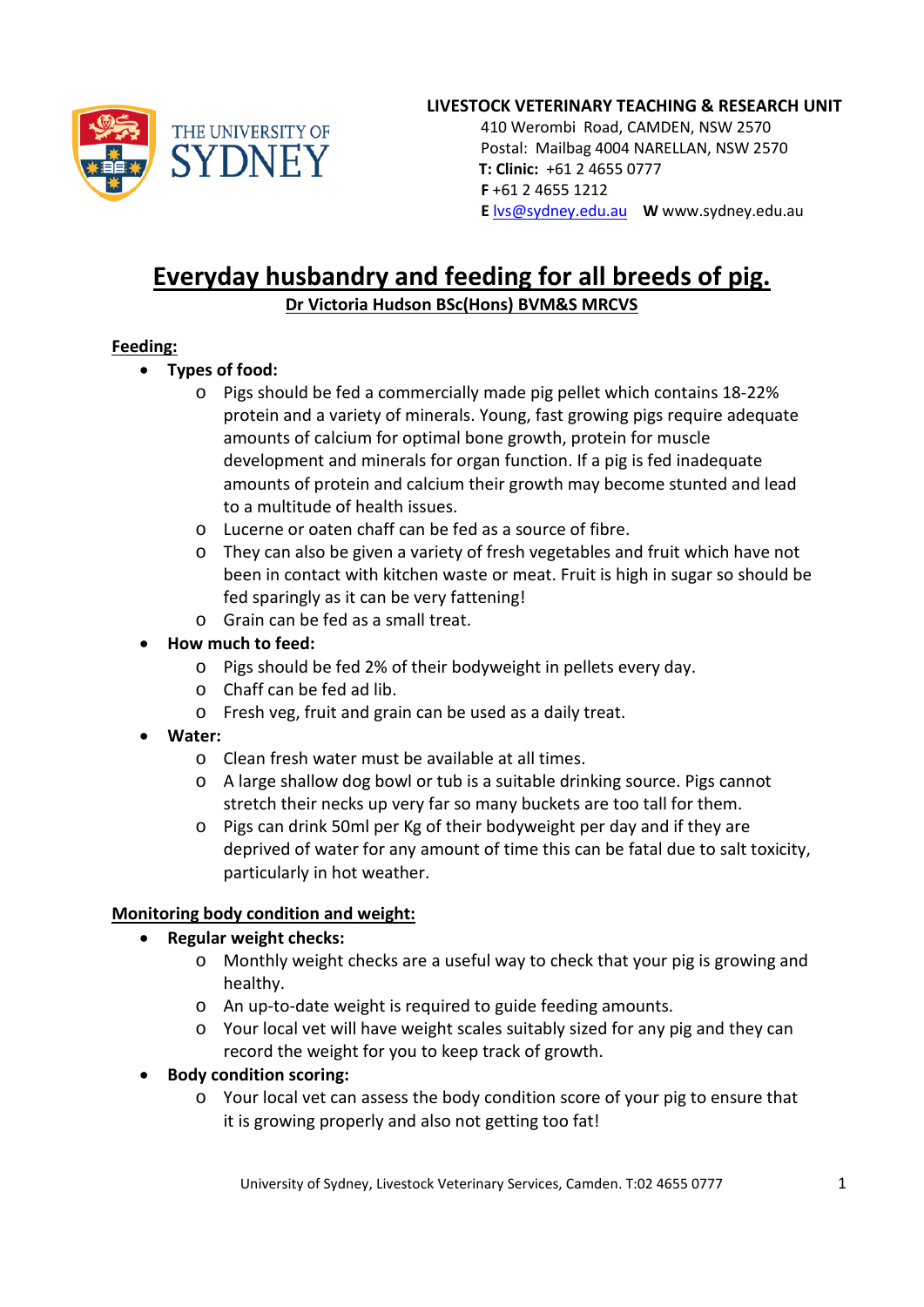o The ideal body condition score is 2.5-3 (see attached charts). Pigs only have small legs so are not built for carrying a lot of extra weight as fat.

### **Housing:**

- **Living area space:**
	- $\circ$  Boars/castrated males require a minimum living space of 7.5m<sup>2</sup>.
	- $\circ$  Sows/gilts require a minimum living space of 2.8m<sup>2</sup>
- **Shelter:**
	- o Pigs require shelter from both inclement and hot weather. A hut or house which provides shade, cover from rain and wind protection will be ideal. It should be big enough for the pig to grow into and turn around in.
	- o It is useful to have a door on the shelter with a top and bottom bolt to securely confine the pig in case a medical examination is required.

# • **Bedding:**

- o Pigs enjoy making their own bed in deep straw or shavings but can also sleep on rubber matting or a slatted concrete floor.
- **Toys:**
	- o Pigs are highly intelligent creatures and like to be kept occupied. Hard large balls, large dog toys and treat food 'treasure hunts' are great fun for them.

# **Health care:**

- **Worming:**
	- o Pet pigs who live on concrete should be are wormed once a year.
	- o If they have access to a paddock or lawn then they have a greater risk of getting worms. Their faeces should be submitted monthly for a faecal float test. This assesses if they have a high worm burden which requires treatment.
	- o We would recommend that pigs should follow this protocol:
		- o Ivermectin injection annually to treat for Ascarid worms (available from your vet).
		- o Nilverm oral dewormer (given in their water bowl) monthly if a high roundworm or whip worm burden is seen on a faecal float test (available from animal feed stores).
- **Vaccinations:**
	- o Vaccinations are recommended to protect your pig from the most common fatal diseases which are Leptospirosis, *E*.coli scours and Erysipelas.
	- o Vaccine protocol: A primary course of 2 vaccinations given 4-6weeks apart, followed by annual boosters.
- **Veterinary health care check ups:**
	- o At Sydney University Livestock Veterinary Services (Camden), we provide annual health check ups which include a health exam, vaccination and parasite management for pet pigs.
	- o We are happy to discuss cases with your local vet and also provide a referral service for more complex medical and surgical problems.

Should you have any further questions or concerns, please do not hesitate to contact the University of Sydney Livestock Veterinary Services Department on 02 4655 0777.

University of Sydney, Livestock Veterinary Services, Camden. T:02 4655 0777 2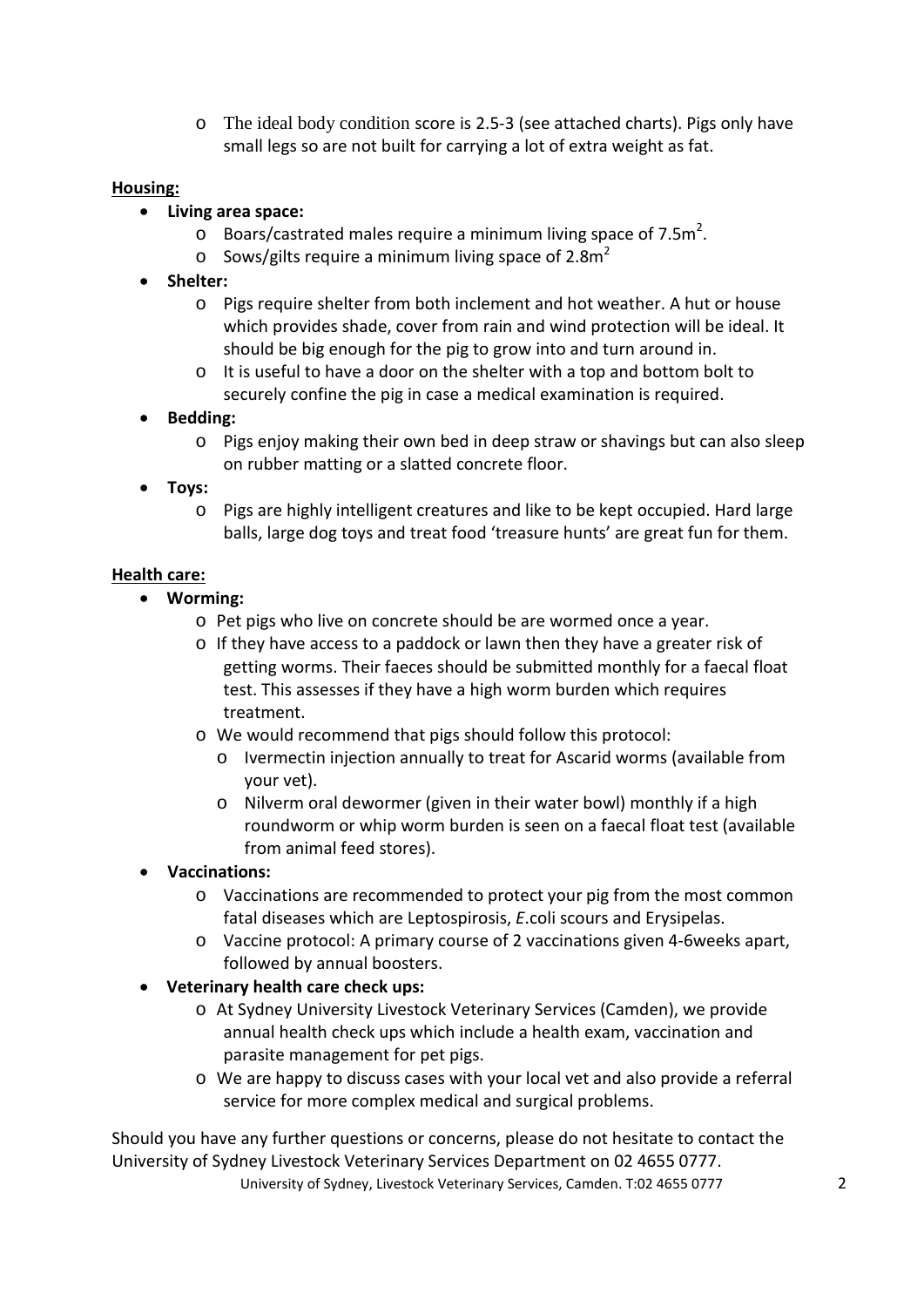Figure 1. Body Condition Score Chart